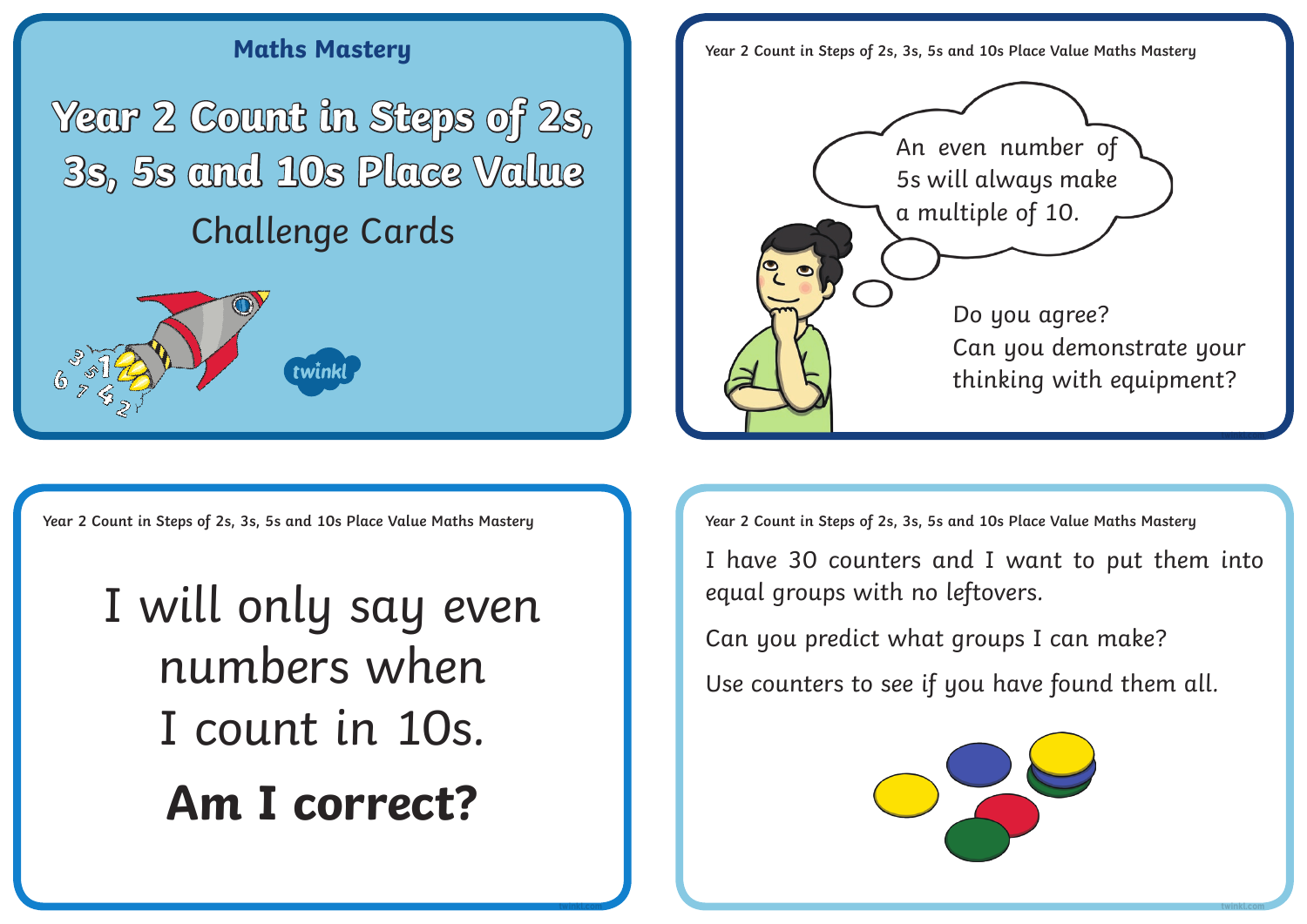**Year 2 Count in Steps of 2s, 3s, 5s and 10s Place Value Maths Mastery**

Use equipment to compare counting in 5s and counting in 10s. Can you describe what you see?



**Year 2 Count in Steps of 2s, 3s, 5s and 10s Place Value Maths Mastery**

Use equipment to compare counting in 2s and counting in 3s. Can you describe what you see?



**Year 2 Count in Steps of 2s, 3s, 5s and 10s Place Value Maths Mastery**

| $1 \times 10 = 10$ | $4 \times 5 = 20$  |
|--------------------|--------------------|
| $2 × 5 = 10$       | $3 \times 10 = 30$ |

 $2 \times 10 = 20$   $6 \times 5 = 30$ 

**twinkl.com**

Can you see a pattern?

Can you continue the pattern?

Can you explain the pattern?

**Year 2 Count in Steps of 2s, 3s, 5s and 10s Place Value Maths Mastery**

Coloured pens come in packets of different sizes.

Ben wants to buy exactly 25 pencils of the same colour. What colour could he buy?

Alice needs 30 pencils of the same colour. What colour could she buy?

Can you explain why Alice has more choice of colours than Ben?



**twinkl.com**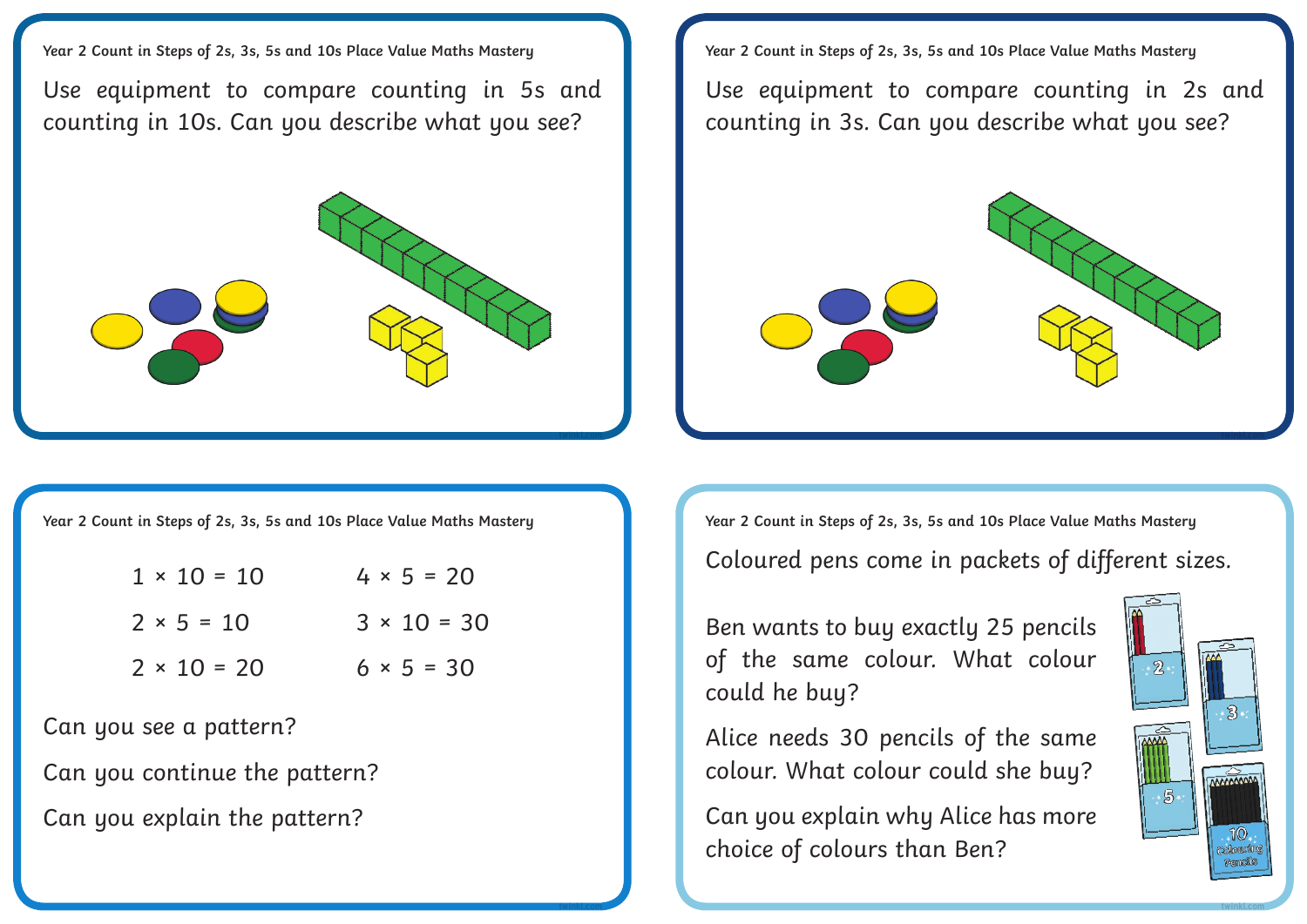

**Year 2 Count in Steps of 2s, 3s, 5s and 10s Place Value Maths Mastery**

When I count in multiples of 2 or 10, I always say even numbers. Why do I not say only odd numbers when I count in multiples of 3 or 5?

Can you answer Hamish's question?

Can you show your thinking using equipment?

How could what we have noticed help us with our counting patterns?

**twinkl.com**

**Year 2 Count in Steps of 2s, 3s, 5s and 10s Place Value Maths Mastery**



Li says she is counting in 2s.

Do you agree? Can you explain your answer?